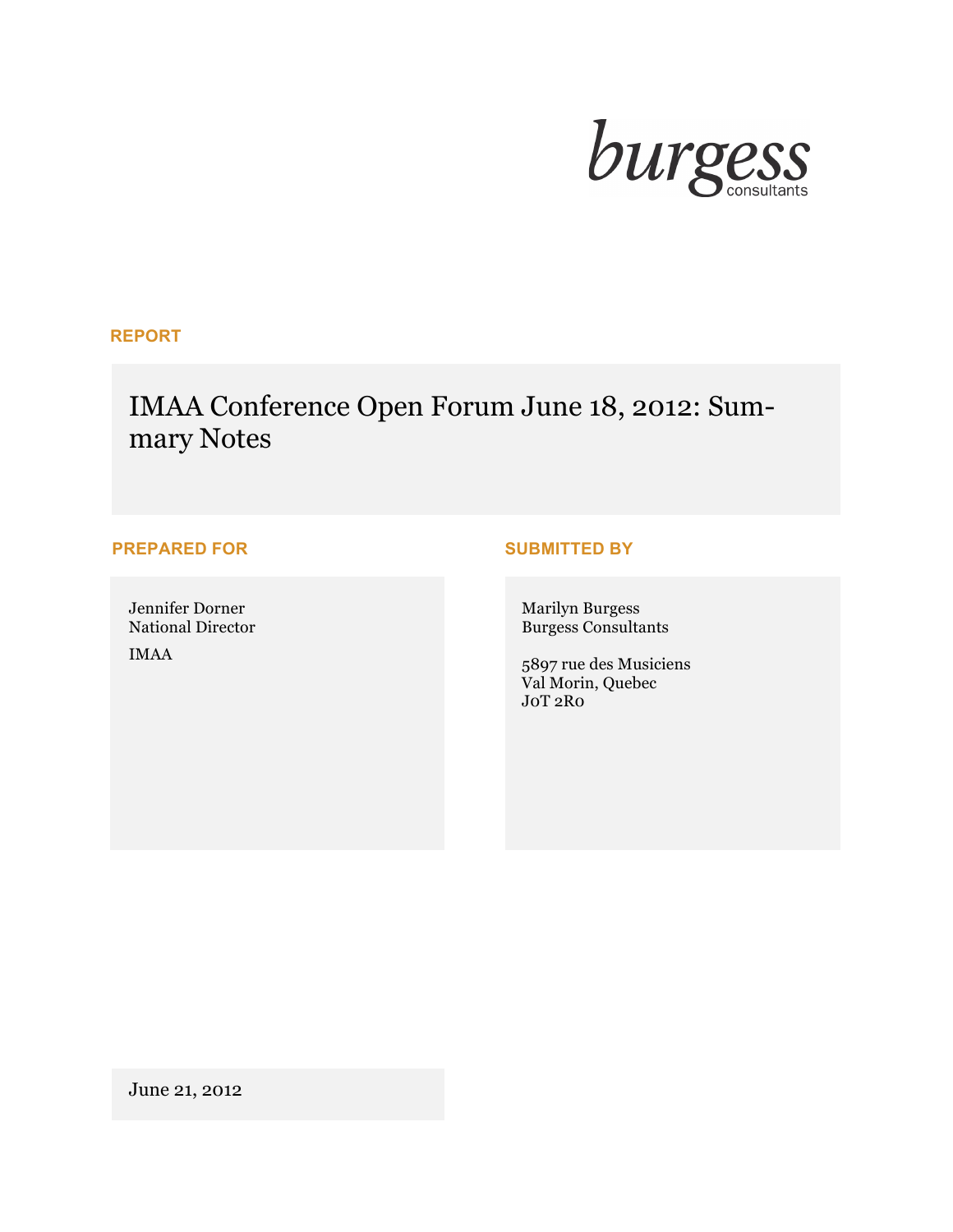

## **Summary of Discussion on Future Vision for IMAA and the Media Arts**

The following has been prepared as a summary of the facilitated discussion that took place during the Open Forum of the IMAA conference, Source, which took place at Banff in June, 2012. As discussed during the Open Forum, these ideas are being gathered for consideration by the IMAA Board as it prepares for another year of activity on behalf of member organizations.

Through the discussion at the open forum, a number of ideas emerged regarding a vision of the IMAA and the Media Arts in the future, as well as some possible strategies and tactics that could be considered as a means to achieve them. These are summarized below.

#### **Vision 1: Media Arts is well known and appreciated by the general public, funders and policy-makers**

#### Strategy 1: Enhance visibility and understanding of Media Arts

Tactics:

- Define Media Arts on IMAA website
- Create a bienniale, trienniale
- Create a high profile MA prize
- Support preservation

#### **Vision 2: Media Arts is diverse, as seen by the diversity of people involved in it, the diversity of artistic practices and technologies employed as well as the diversity of organizational models.**

#### Strategy 1: Be inclusive of all media arts and new media arts practices

Tactics:

- Give space for inclusive discussion at IMAA conference
- Create platforms for Critical discourse
	- o Give space to discussion of specific forms (ie cinema, audio, etc) as well as to technological transition
	- o Give space to discussion of Media Arts Research/ curating

Strategy 2: Reach out to diverse communities

Tactics:

- Reach out to multiple identity-based communities
- Be inclusive of voices of artists

### **Vision 3: The IMAA is an effective organization that benefits from member engagement and participation**